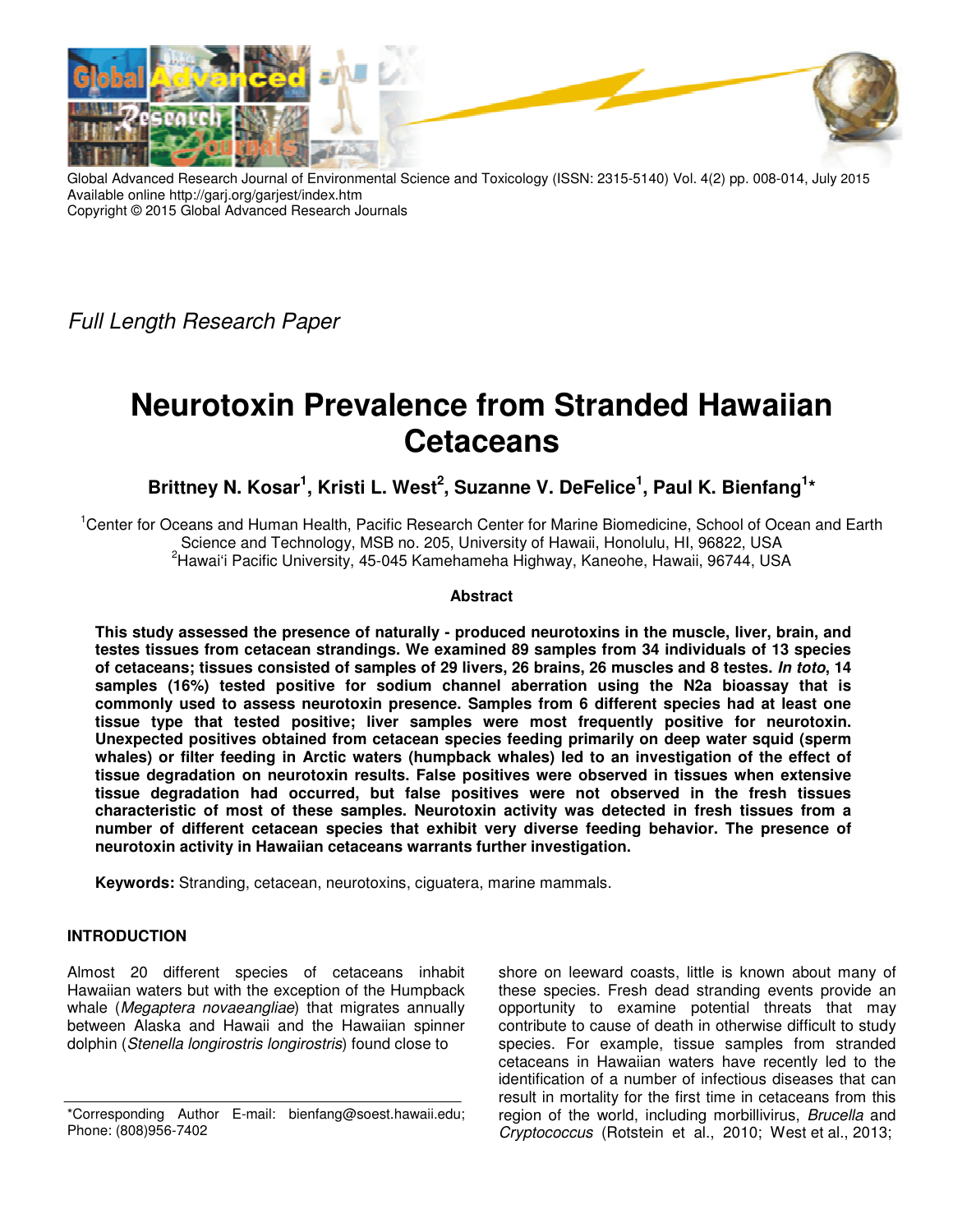West et al., In Revision). A recent survey of 16 different species of stranded Hawaiian cetaceans measured levels of persistent organic pollutants, biomarker exposure (Bachman et al. 2014; Bachman et al. In Press) and trace elements (Hanson et al., Submitted) to better understand the potential health effects of pollutants on Hawaiian cetaceans. There are a number of threats to cetaceans inhabiting Hawaiian waters that remain poorly understood, including the potential impact of neurotoxins on cetaceans in this region of the world.

It has frequently been speculated that natural marine toxins such as ciguatera might play a role in the deaths of marine mammals found in strandings. Ciguatoxin, for example, is seen in a wide range of aquatic organisms including fish, invertebrates, and marine mammals (Lehane and Lewis, 2000; Bienfang et al., 2008; Bottein et al., 2011; Pawlowiez et al., 2013) in tropical and subtropical environments including the Hawaiian Archipelago. Evidence that such naturally occurring marine toxins are subject to biomagnification up the food chain has raised concerns for mammalian species whose foraging behavior may include feeding on near-shore coral reef species. Though not confirmed analytically at the time, ciguatera was suspected in the death of several monk seals in the 1970's (Gilmartin et al., 1980); more recently, ciguatera was identified in the Hawaiian monk seal (Bottein et al., 2011).

Ongoing programs at two research institutions collaborated to assess the possible role of neurotoxins in the mortality of cetaceans in Hawaiian waters. The Marine Mammal Stranding Program at Hawaii Pacific University responds to any stranding of approximately 20 different cetacean species from diverse ecological niches and conducts cause of death investigations when possible. This program also maintains an archive of frozen and formalin-fixed cetacean tissues (e.g., muscle, liver, testes, brain) from stranded animals. A program to assess the frequency and spatial/temporal distribution of ciguatoxin in carnivorous reef fish (www.fish4science.com) throughout the Main Hawaiian Islands (Bienfang et al., 2012), implemented by the University of Hawaii-Manoa, supported the maintenance of bioassay capabilities for the assessment of sodium channel neurotoxins such as ciguatoxin in marine fauna. Project objectives were to (1) apply the capabilities for assessing sodium channel neurotoxins to analysis of tissues that were available from cetacean strandings in Hawaiian waters to determine if neurotoxin presence was detected and with what frequency and (2) to assess the possibility for bioassay artifacts due to decomposition of these tissues recovered from marine mammal strandings. This represents the first study to examine neurotoxin presence in cetacean tissues from the central North Pacific.

# **METHODS**

#### **Sampling Protocol**

Tissue samples examined in this study were obtained from cetacean strandings in Hawaiian coastal waters between 1997 and 2010. Hawaii Pacific University stranding activities operate under a Stranding Agreement from National Marine Fisheries Service to respond to strandings, conduct necropsy examinations, investigate cause of death and archive tissue samples. Upon notification of stranding events, the HPU stranding program initiated an immediate response where necropsy examinations were typically conducted within 24 hours of notification and tissue samples stored at -80<sup>O</sup>C. Carcass freshness was described according to codes established by Geraci and Lounsbury (2005) wherein stranded animals are graded as alive (Code 1), fresh carcasses in good condition (Code 2), carcasses with organs intact and evidencing decomposition (Code 3), and carcasses showing advanced decomposition (Code 4). Samples addressed in this study were thus coded according to their decomposition status of tissues <2 days as "Fresh" (i.e., Code 1 & 2), 2-10 days as "Moderate" (i.e., Code 3) and >10 days as "Advanced" (i.e., Code 4).

This study investigated 31 stranded individuals which represented 13 different species having diverse feeding strategies. A total of 89 samples for N2a bioassay included frozen aliquots of liver, brain, testes, and muscle collections.

#### **Neurotoxin Analyses**

The N2A bioassay for assessing changes in sodium channel activity generally followed the protocols given by Manger et al. (1993), Manger et al. (1995a), and Dickey et al. (1999), and subsequently evaluated analytically and validated by Bottein Decharoui et al. (2005); Canete and Diogene (2009); Chan et al. (2011); O'Toole et al. (2012); and Pawlowiez et al. (2012). This bioassay relies on the addition of ouabain and veratridine, which potentiate a depolarization of cellular membranes. This effect is used to cause a sodium channel disruption as would be caused by the presence of toxins such as ciguatoxin in tissue extracts. These cetacean samples were preprocessed for application to the N2a bioassay using the CREM (ciguatoxin rapid extraction method) protocol developed by Lewis et al. (2009) to eliminate potential interference from high fat contents. Within the CREM process, samples are homogenized in methanol/hexane (3:1), centrifuged, the methanol phase filtered and subjected to reverse phase solid phase extraction cleanup using 900mg C18 SPE cartridges (Alltech Prevail Maxi-Clean). These samples were admixed with 1 M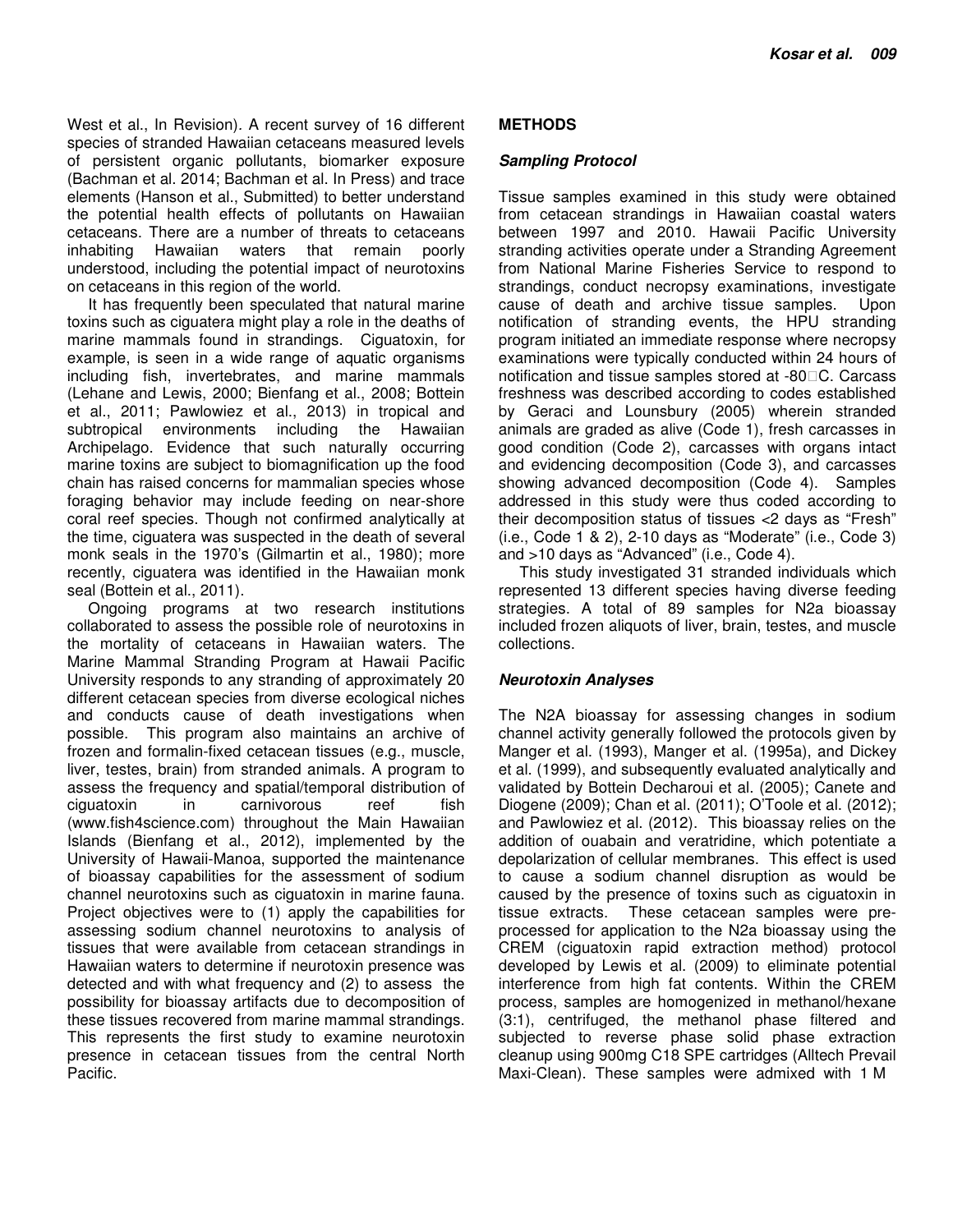NaCl and chloroform prior to a normal phase cleanup on a Silica SPE cartridge (Silica Plus, Waters), evaporated and subsequently reconstituted in methanol prior to testing with the neuroblastoma bioassay.

The bioassay involves preparation of a cell solution of ~ 200,000 neuroblastoma cells mL-1 using the CCL-131 cell line (ATCC, Manassas, VA) in RPMI-1640 cell medium supplemented with 5% fetal bovine serum, 2 mM glutamine, 1 mM sodium pyruvate, 50 µg/mL streptomycin, and 50 units/mL penicillin. Cells are plated with 100  $\mu$ L per well at a density of  $\sim$  20,000 cells per well in the inner 60 wells of 96-well plates. One hundred microliters of phosphate-buffered saline (PBS) was added to the 36 perimeter wells to maintain humidity. The 96-well plates were then placed in an incubator at 37˚C with 5% CO2 enriched and humidified air and allowed to acclimate overnight. The following day, 500 µL of methanol was added to the vials containing the tissue extracts, and the vials were placed in an ultrasonic bath for 3-5 minutes. Plates were admixed with a 4X range of extract dosages, using ten wells per concentration. Five wells of each concentration also contain 0.3 mM ouabain and 5 µM veratridine, referred to hereafter as O/V. Ten additional wells containing cells-only controls (i.e., no sample and no O/V) were used to represent uninhibited cell growth. Another ten wells, containing cells plus O/V, were used to represent the baseline decrease in cell viability due to the addition of these two chemicals. Additionally, one plate was dosed with 310 pM per well of P-CTX-1 and neuroblastoma cells (R. J. Lewis, University of Queensland) as a positive control. Well volumes were brought to 200 µL using RPMI medium, and plates placed in the incubator overnight. The next day 20 µL of CellTiter 96 Aqueous One Solution (Promega, Inc., Madison, WI) was added to each well. This solution contains a tetrazolium compound that is bioreduced by metabolically active cells to produce a colorimetric response. Plates were incubated for one hour to allow for color development (used to measure cell viability) and then read on a Multiskan MCC/340 Eliza plate reader at 492 nM. Absorption values were analyzed to identify significant differences between the means of controls and samples. Evaluation for possible cytotoxicity of the extracts to neuroblastoma cells is done as described above using wells containing only neuroblastoma cells and fish extracts (i.e., no O/V); only when cytotoxicity is not evident do the interpretive analyses proceed to assessment for aberrant sodium channel activity. Extracts are deemed to be non-cytotoxic when the means between wells with sample extracts and the control wells are not different (p>0.05). Non-cytotoxic samples are analyzed for sodium channel disruption by comparison of readings from wells containing cells plus extract, plus O/V versus the control wells plus O/V to determine if significant decreases in cell metabolic activity are evident.

### **Decomposition trials**

To assess the likelihood that development of septicemia might cause artifacts in the neurotoxin analyses, tissue samples of a variety of marine organisms were subjected to a decomposition trial. Tissues included muscle and liver samples from the spotted dolphin (Stenella attenuata) and killer whale (Orcinus orca). All tissue samples were fresh at the beginning of the experiment and confirmed to be negative for neurotoxin presence. Dolphin and whale samples were obtained by necropsy of recently (<24hr) deceased animals. Samples (~60 gram) were placed in a container covered with a fine mesh lid and placed under a canopy to protect from heavy rain; samples were misted lightly with water every other day. Samples were allowed to decompose outside (T=23-27 °C) over a period of 28 days. On Days 0, 1, 3, 7, 14, 21, and 28, triplicate 2 gram subsamples were taken from each of the tissue types, and subjected to CREM solid phase extraction in preparation for neurotoxin analysis as described above.

# **RESULTS**

The study examined 89 samples from 34 individuals that represent 13 species of cetaceans. These tissue samples consisted of 29 liver samples, 26 brain samples, 26 muscle samples and 8 testes samples (Table 1). Of this total, 14 samples (16%) tested positive for sodium channel neurotoxin behavior, and samples from 6 different species had at least one tissue type that tested positive. In toto, positive neurotoxin activity was found in samples of 7 livers, 4 muscles, and 3 brains; neurotoxin activity was detected in none of the 8 samples of testes.

Evidence of positive neurotoxin activity in tissues of Megaptera novaeangliae and Physeter macrocephalus, raised interest in the possibility for analytical artifacts from septicemia due to tissue degradation. This concern arose because of greater decomposition for these specimens, and the fact that neither M. novaeangliae nor P. macrocephalus derive a substantial portion of their nutrition directly from the coral reef environment that is habitat for the causative algae (i.e., *Gambierdiscus spp.*) of neurotoxins such as ciguatoxin.

To investigate the potential for false positive signals from decomposed cetacean tissue, muscle samples from a whale (Orcinus orca) and a dolphin (Stenella attenuata) that initially tested negative for neurotoxins were subjected to repeated analyses over 28day time period (Table 2). Bioassay results showed no evidence of a change to a positive signal over a 3 day period, which is the time frame where collection occurred for most of the cetacean samples examined in this study. One of the liver samples tested positive after 7 days, and both a muscle and a liver sample tested positive after 21 days.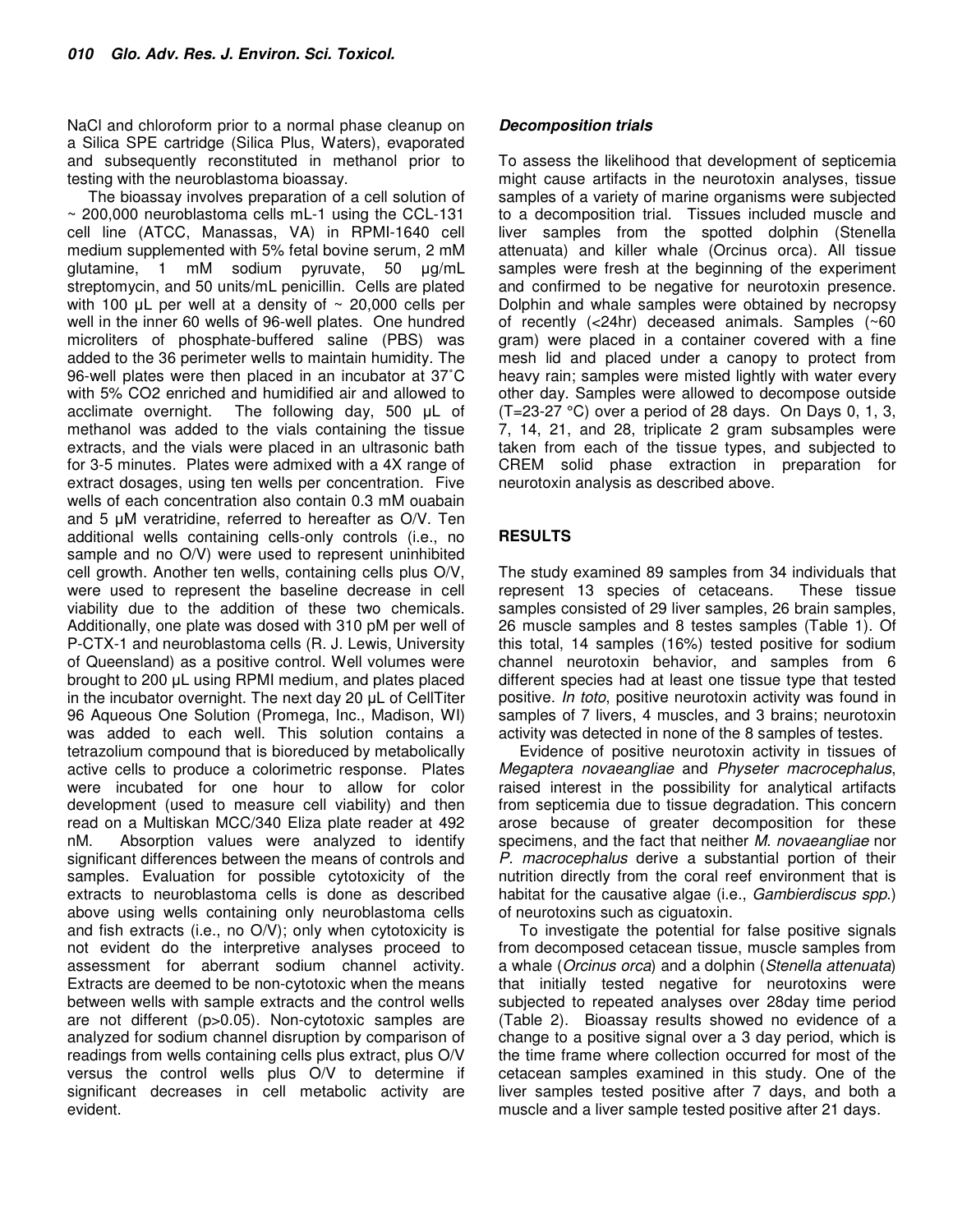**Table 1.** Results of neurotoxin analyses of various tissues from 89 samples collected from cetaceans that stranded between 1997 and 2010 from Hawaiian coastal waters. N2a bioassay results are presented as number of positive neurotoxin samples / total number of samples analyzed for each species and sample type.

| <b>Species</b>         | <b>Common name</b>    | Liver | <b>Muscle</b> | <b>Brain</b> | <b>Testes</b> |
|------------------------|-----------------------|-------|---------------|--------------|---------------|
| Stenella coeruleoalba  | Striped dolphin       | 2/7   | 0/7           | 2/7          | 0/1           |
| Tursiops truncatus     | Bottlenose dolphin    | 1/1   | 0/0           | 0/1          | 0/0           |
| Megaptera novaeangliae | Humpback whale        | 2/3   | 2/3           | 0/2          | 0/0           |
| Steno bredanensis      | Rough toothed dolphin | 1/1   | 0/0           | 0/1          | 0/0           |
| Stenella longirostris  | Spinner dolphin       | 1/6   | 1/6           | 1/4          | 0/1           |
| Physeter macrocephalus | Sperm whale           | 0/0   | 1/1           | 0/0          | 0/0           |
| Kogia breviceps        | Pygmy sperm whale     | 0/2   | 0/1           | 0/1          | 0/1           |
| Feresa attenuata       | Pygmy Killer whale    | 0/3   | 0/2           | 0/3          | 0/2           |
| Kogia sima             | Dwarf sperm whale     | 0/2   | 0/1           | 0/2          | 0/1           |
| Orcinus orca           | Killer whale          | 0/1   | 0/1           | 0/1          | 0/1           |
| Indopacetus pacifica   | Beaked whale          | 0/2   | 0/2           | 0/2          | 0/1           |
| Stenella attenuata     | Spotted dolphin       | 0/1   | 0/2           | 0/2          | 0/0           |

**Table 2.** Degradation experiment shows number of positive neurotoxin samples recorded after each of seven time intervals of exposure. Three replicate N2a bioassay analyses were conducted at each time interval.

|                               | Fresh |       |       | Moderate |        | Advanced      |               |
|-------------------------------|-------|-------|-------|----------|--------|---------------|---------------|
|                               | Day 0 | Day 1 | Day 3 | Day 7    | Dav 14 | <b>Dav 21</b> | <b>Day 28</b> |
| <b>Spotted dolphin Muscle</b> |       | O     |       |          |        |               |               |
| <b>Spotted dolphin Liver</b>  |       |       |       |          |        |               |               |
| <b>Killer whale Muscle</b>    |       | 0     | 0     |          |        |               |               |
| <b>Killer whale Liver</b>     |       |       |       |          |        |               |               |

**Table 3.** Decomposition Quality Status of various sample types (e.g., liver, muscle, brain) that showed positive (+) neurotoxin activity. All samples collected between 1997 and 2010 from Hawaiian coastal waters. See Methods section for details on Quality nomenclature. ns = no sample taken of that tissue type.

| <b>Species</b>                | Common name               | Liver     | <b>Muscle</b>            | <b>Brain</b>             | Quality  |
|-------------------------------|---------------------------|-----------|--------------------------|--------------------------|----------|
| Stenella coeruleoalba         | <b>Striped dolphin</b>    | $+$       | $\overline{\phantom{a}}$ | $+$                      | Fresh    |
| Stenella coeruleoalba         | <b>Striped dolphin</b>    | $+$       | $\overline{\phantom{a}}$ | $\ddot{}$                | Fresh    |
| <b>Stenella longirostris</b>  | Spinner dolphin           |           | $+$                      | ns                       | Fresh    |
| <b>Stenella longirostris</b>  | Spinner dolphin           | $^{+}$    | ns                       | $\ddot{}$                | Fresh    |
| <b>Tursiops truncatus</b>     | <b>Bottlenose dolphin</b> | $+$       | ns                       |                          | Fresh    |
| Steno bredanensis             | Rough toothed dolphin     | $\ddot{}$ | ns                       |                          | Fresh    |
| Megaptera novaeangliae        | <b>Humpback whale</b>     | $+$       | $+$                      | ns                       | Fresh    |
| Megaptera novaeangliae        | <b>Humpback whale</b>     | $+$       | $\ddot{}$                | $\overline{\phantom{0}}$ | Moderate |
| <b>Physeter macrocephalus</b> | Sperm whale               | ns        | $\ddot{}$                | ns                       | Advanced |

Of the 14 cetacean tissues that showed positive neurotoxicity, 11 were graded as "fresh" in quality, i.e., sampled from strandings within a <2day time frame (Table 3); positive muscle and liver samples from one of the humpback whales ranked "moderate" in quality, and a positive muscle sample from the sperm whale came from a carcass quality condition that ranked as "advanced" deterioration (Geraci and Lounsbury, 2005).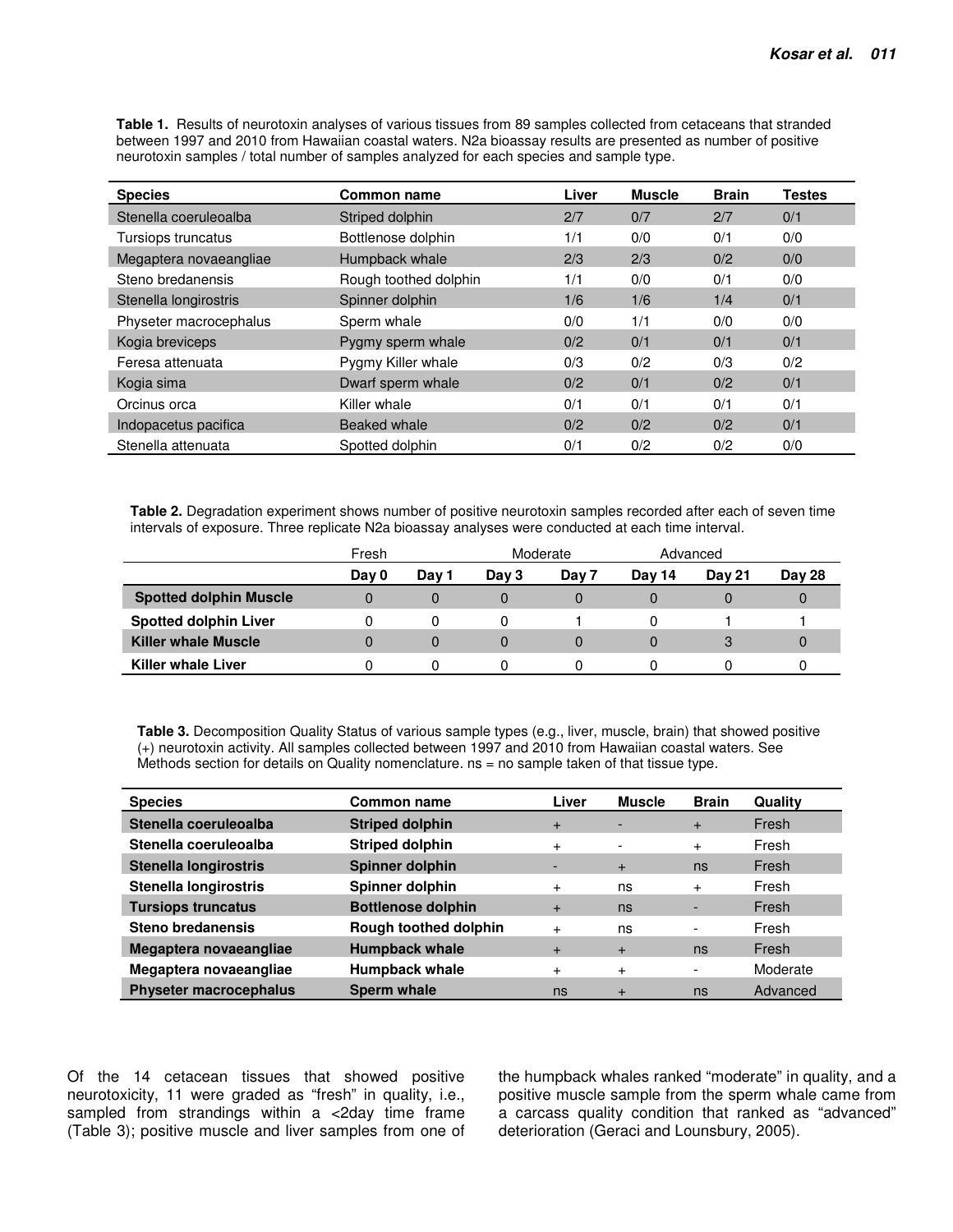## **DISCUSSION**

The current study represents the first investigation into neurotoxin presence in stranded cetaceans from the central Pacific. Neurotoxins such as ciguatoxin are among the most potent natural toxins known; the ingestion of sub-picogram (i.e.,  $10^{-13}$ g) concentrations of toxin in seafoods have been known to cause clinical symptomologies in humans (Dickey, 2008; Lehane and Lewis, 2000). Ciguatoxin may also represent a potential threat to cetaceans who utilize near shore, subtropical waters for foraging. The cause behind cetacean stranding is often unknown, and the ability to detect the presence of neurotoxins in cetacean tissue samples is the first step to understanding if naturally occurring marine toxins may play a role in cetacean mortality in this region of the Pacific.

There are several marine neurotoxins (e.g., ciguatoxin, brevetoxin, saxitoxin) that produce symptomologies via perturbations of the voltage-gated sodium channels (Catterall, 1985; Manger et al., 1994) and thus would signal positive via the N2a bioassay applied here. Of these, ciguatera poisoning is the most prominent, and the form with a history in the region. Only clupeotoxism (Halstead, 1967; Randall, 2005), whose vector is small pelagic fish (e.g., sardines, herrings, anchovies), occupy habitat/biotope in the region that might intersect with cetacean feeding, but it is not known whether clupeotoxin would test positive under the N2a bioassay. Ciguatera occurs pantropically throughout the world within the 35  $\degree$ N – 35  $\degree$ S latitudinal band (Lehane and Lewis, 2000; Bienfang et al., 2008; Dickey, 2008; Dickey and Plakas, 2010). Ciguatera has a long history within the Hawaiian Archipelago (Banner et al., 1960; Banner and Helfrich, 1964; Anderson et al., 1982; Hokama and Yoshikawa-Ebesu, 2001; Bienfang et al., 2008). Ciguatera poisoning is caused by the ingestion of coastal biota that have accumulated naturally-occurring ciguatoxins that are produced by dinoflagellates of the genus Gambierdiscus spp. Ciguatoxins are a powerful suite of lipid-soluble polyether compounds (Yasumoto et al., 1977; Holmes, 1998; Chinain et al., 2010; Roeder et al., 2010) that enter the coral reef food web when herbivorous fish graze on macroalgae in the littoral zone, and inadvertently ingest the Gambierdiscus spp. and the ciguatoxins contained within. The grazing of these dinoflagellates by herbivorous fish and subsequently by carnivores begins processes of biomagnification up the food web (Bienfang et al., 2013).

As might be expected, positive samples for neurotoxins in our study occurred most often in liver tissues. This is consistent with the biochemical behavior of lipid-soluble ciguatoxin that vertebrate physiology tends to remove from the blood stream and preferentially sequester in the lipid-rich tissues such as in the livers of fishes (Vernoux et al., 1985; Swift and Swift, 1993; O'Toole et al., 2012; Bienfang et al., 2014). Such piscine

metabolites as ciguatoxin are ingested/assimilated by high-level carnivores via grazing on near-shore fish communities. The residence time of ciguatoxin within an animal is driven by the relative rates of toxin ingestion versus the rates for toxin excretion, and are thus highly variable. Longer toxin residence times within the lipid-rich liver tissues are thought to account for both higher frequency of neurotoxin and higher concentrations relative to muscle tissues. This would also mean that ingestions of near-shore macrobiota would elicit positive signals from livers for protracted periods relative to blood or muscle tissues.

Our results indicated aberrant sodium channel activity in 16% of the samples tested which represented 6 of 13 species that were tested. The occasional appearance of positive neurotoxin results for species (e.g., M. novaeangliae, P. macrocephalus) without a clear connection to near-shore macrobiota brought attention to the possibility for analytical artifacts from septicemia due to tissue degradation. In most cases the egregious positive samples came from muscle and livers of individuals that were subsequently found to be graded as moderately or advanced decomposed (Table 3). In the decomposition experiment, none of the samples of muscle or liver tissues of S. attenuata or O orca changed from negative to positive neurotoxin signals over the first three days of the experiment, i.e., the time period reflecting most samples (Table 2). It was only after extended (7-28d) periods in the decomposition trial that samples produced positive signals. The degradation experiment results confirm that false positives using the N2a bioassay can be elicited with increasing decomposition. Additionally, these findings suggest that neurotoxin positives in cetacean tissues obtained by the N2a bioassay should be interpreted with caution and that further work is warranted to understand the mechanism behind the occurrence of false positives.

The decomposition trials demonstrated a clear relationship between extensive decomposition and the occurrence of false positives in this study. However, the majority of the cetacean tissues screened for neurotoxin presence using the N2a bioassay were collected from fresh carcasses within a 48 hour time period post mortem. No tissues in the degradation experiment elicited false positives during the first 7 days of the trial, suggesting that this factor was not responsible for the positive findings in the fresh cetacean tissue samples. Several of the cetacean species where fresh tissue samples indicated a positive result utilize nearshore coastal habitats and it is reasonable that feeding behaviors include grazing upon near-shore fish biomass. For example, the Hawaiian spinner dolphin rests and sleeps in shallow bays around the Hawaiian islands in the morning hours and heads off shore for nighttime foraging on the deep scattering layer to eat small mesopelagic squid and fish (Dolar et al. 2003). Prey identification from the stomach contents of a Hawaiian spinner dolphin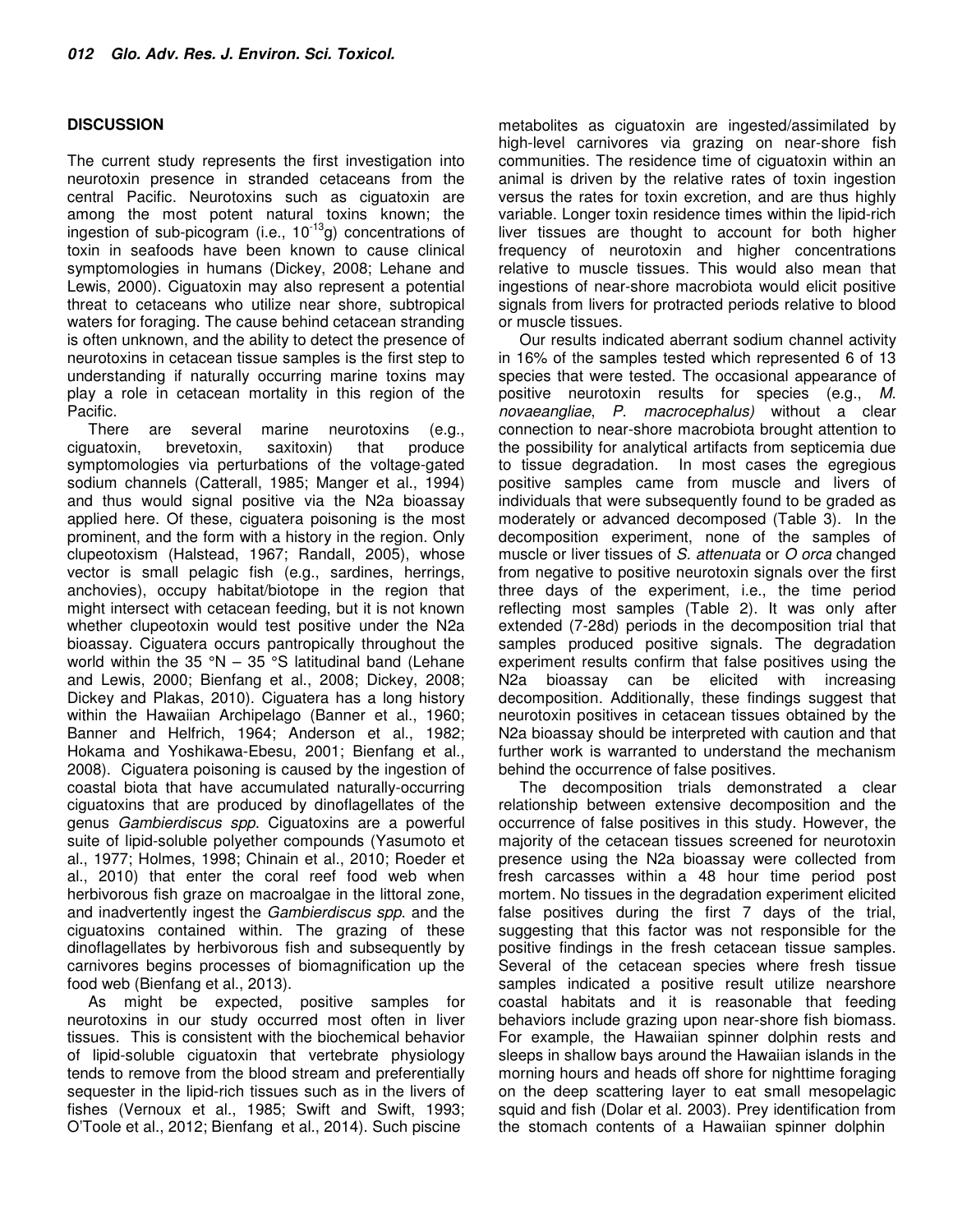indicated that 61 of 64 beaks present (Clarke and Young, 1998) were identified as the mesopelagic squid, Abralia trigonura that migrates to the upper water column to feed at night (Young, 1978). The diet of Hawaiian striped, bottlenose and rough-toothed dolphins, other smaller cetacean species that also tested positive using the N2a bioassay, in Hawaiian waters has not been described but these species have been sighted during vessel surveys within a few miles of shore around the islands (Baird et al. 2003). Tissues from a fresh humpback whale tested positive using the N2a assay but the North Pacific humpback population feeds only in Alaska during the summer months and fasts while breeding and calving in Hawaiian waters during the winter. This finding, combined with the results of our decomposition trials, strongly suggest the need for further work, specifically use of LC-MS/MS analytical techniques to confirm that the ciguatoxin molecular structure is in fact consistent with the aberrant sodium channel activity measured in the fresh tissues of Hawaiian cetaceans.

#### **ACKNOWLEDGEMENTS**

The analytical portion of this research was funded by National Science Foundation Grants OCE08-52301, and OCE11-29119 to P. Bienfang. The authors gratefully acknowledge support from the Prescott Grant Program for supporting collection of the cetacean tissues for this study.

#### **REFERENCES**

- Anderson BS, Sims JK, Wiebenga NH, Sugi M (1982). The epidemiology of Ciguatera Fish Poisoning in Hawaii. Hawaii Medical Journal. 2: 197-1981; 326-334
- Baird RW, McSweeney DJ, Webster DL, Gorgone AM, Ligon AD (2003). Studies of odontocete population structure in Hawaiian waters: results of a survey through the main Hawaiian Islands in May and June 2003. Report prepared under Contract No. AB133F-02-CN-0106 from the National Oceanic and Atmospheric Administration, Western Administrative Support Center, 7600 Sand Point Way N.E., Seattle, WA 98115 USA
- Banner AH, Helfrich P (1964). The distribution of Ciguatera in the Tropical Pacific. Hawaii Marine Laboratory, University Of Hawaii. 3: 1-48.
- Banner AH, Scheuer PJ, Sasaki S, Helfrich P, Alender CB (1960). Observations on ciguatera-type toxin in fish. Ann. N.Y. Acad. Sci. 90: 770–787.
- Bienfang PK, Parsons ML, Bidigare RR, Laws EA, Moeller PDR (2008). Ciguatera Fish Poisoning: A Synopsis from Ecology to Toxicity. Oceans and Human Health: Risks and Remedies from the Sea. N.Y. Elsevier Science Publishers. 257-270.
- Bienfang PK, DeFelice SV, Laws EA, Wallsgrove N, Caldwell P (2012). Ciguatoxicity in the Main Hawaiian Islands: spatial and temporal variability in the introduced reef carnivore Cephalopholis argus. Journal of Environmental Science and Technology 1: 1-11.
- Trapido-Rosenthal H, Laws EA (2013). Bioaccumulation/Biomagnification in Food Chains. Environmental Toxicology. Springer. New York. 35-69
- Bienfang P, DeFelice S, Flores Quintana H, Goodman C, Wong E (2014). Ciguatoxin distribution among body parts of the tropical reef

carnivore Cephalopholis argus. Presentation to Amer. Soc. Limnol. Oceanogr. Meeting, Honolulu, HI. February, 2014.

- Bottein Decharoui MY, Tiedeken JA, Persad R, Wang Z, Granade HR, Dickey RW at al (2005). Use of two detection methods to discriminate ciguatoxins from brevetoxins: Application to great barracuda from Florida Keys. Toxicon. 46: 261-270.
- Bottein MYD, Kashinsky L, Wang Z, Littnan C, Ramsdell JS (2011). Identification of ciguatoxins in Hawaiian monk seals Monachus schauinslandi from the northwestern and main Hawaiian Islands. Environmental science and technology. 45: 5403-5409.
- Canete E, Diogene J (2009). Improvements in the use of neuroblastoma x glioma hybrid cells (HG108-15) for the toxic effect quantification of marine toxins. Toxicon. 55:381-389.
- Catterall WA, Anderson DM, White AW, Baden DG (1985). Toxic Dinoflagellates (eds.) Elsevier. NY. 329-342
- Carretta JV, Forney KA, Lowry MS, Barlow J, Baker J, Johnston D, Carswell L (2009). US Pacific marine mammal stock assessments: 2009.
- Chan WH, Mak YL, Wu JJ, Jin L, Sit WH, Lam JCW, Sadovy de Mitcheson Y, Chan LL, Lam PKS, Murphy MB (2011). Spatial distribution of ciguateric fish in the Republic of Kiribati. Chemosphere. 84: 117-123.
- Clarke M, Young R (1998). Description and analysis of cephalopod beaks from stomachs of six species of odontocete cetaceans stranded on Hawaiian shores. J. Mar. Biol. Ass. U.K. 78:623-641.
- Dickey RW, Jester E, Granade R, Mowdy D, Moncrief C, Rebarchik D, Robl M, Musser S, Poli M (1999). Monitoring brevetoxins during a Gymnodinium breve red tide: comparison of sodium channel specific cytotoxicity assay and mouse bioassay for determination of neurotoxic shellfish toxins in shellfish extracts. Natural Toxins. 7: 157-165.
- Dickey RW (2008). Ciguatera toxins: chemistry, toxicology and detection. F.L. Botana LM (ed.) Seafood and Freshwater Toxins: Pharmacology, Physiology, and Detection, Taylor and Francis Group. 2: 479-500
- Dickey RW, Plakas SM (2010). Ciguatera: A public health perspective. Toxicon. 56.2: 123-136.
- Dolar MLL, Walker WA, Kooyman GL, Perrin WF (2003). Comparative feeding ecology of spinner dolphins (Stenella longirostris) and Fraser's dolphins (Lagenodelphis hosei) in the Sulu Sea. Mar Mamm Sci 19: 1-19
- Geraci JR, Lounsbury (2005). Marine mammals ashore: a field guide for strandings. National Aquarium in Baltimore. 177-178.
- Gilmartin WG, DeLong RL, Smith AW, Griner LA, Dailey MD (1980). An investigation into unusual mortality in the Hawaiian monk seal, Monachus schauinslandi. Proceedings of the Symposium on Status of Resource Investigation in the Northwestern Hawaiian Islands. 24- 25.
- Halstead BW (1967). Poisonous and venomous marine animals of the world. Vertebrates. U. S. Government Printing Office, Washington, D.C. Vol. 2
- Hokama Y, Yoshikawa-Ebesu JSM (2001). Ciguatera fish poisoning: a foodborne disease Toxicol. Toxin Reviews. 20: 85-139.
- Holmes MJ (1998). Gambierdiscus yasumotoi sp. nov. (Dinophyceae), a toxic benthic dinoflagellate from Southeastern Asia. Journal of Phycology. 34: 661-668.
- Lewis RJ, Yang A, Jones A (2009). Rapid extraction combined with LCtandem mass spectrometry (CREM-LC/MS/MS) for the determination of ciguatoxins in ciguateric fish flesh. Toxicon. 54: 62- 66.
- Lehane L, Lewis RJ (2000). Ciguatera: recent advances but the risk remains. International Journal of Food Microbiology 61: 91–125.
- Manger RL, Leja LS, Lee SY, Hungerford JM, Wekell MM (1993). Tetrazolium-based cell bioassay for neurotoxins active on voltagesensitive sodium channels: semiautomated assay for saxitoxins, brevetoxins, and ciguatoxins. Analytical Biochemistry. 214: 190-194.
- Manger RL, Leja LS, Lee SY, Hungerford JM, Hokama Y, Dickey RW, Wekell MM (1994). Detection of sodium channel toxins: directed cytotoxicity assays of purified ciguatoxins, brevetoxins, saxitoxins, and seafood extracts. Journal of AOAC International. 78: 521-527.
- O'Toole AC, Dechraoui Bottein MY, Danylchuk AJ, Ramsdell JS, Cooke SJ (2012). Linking ciguatera poisoning to spatial ecology of fish: A